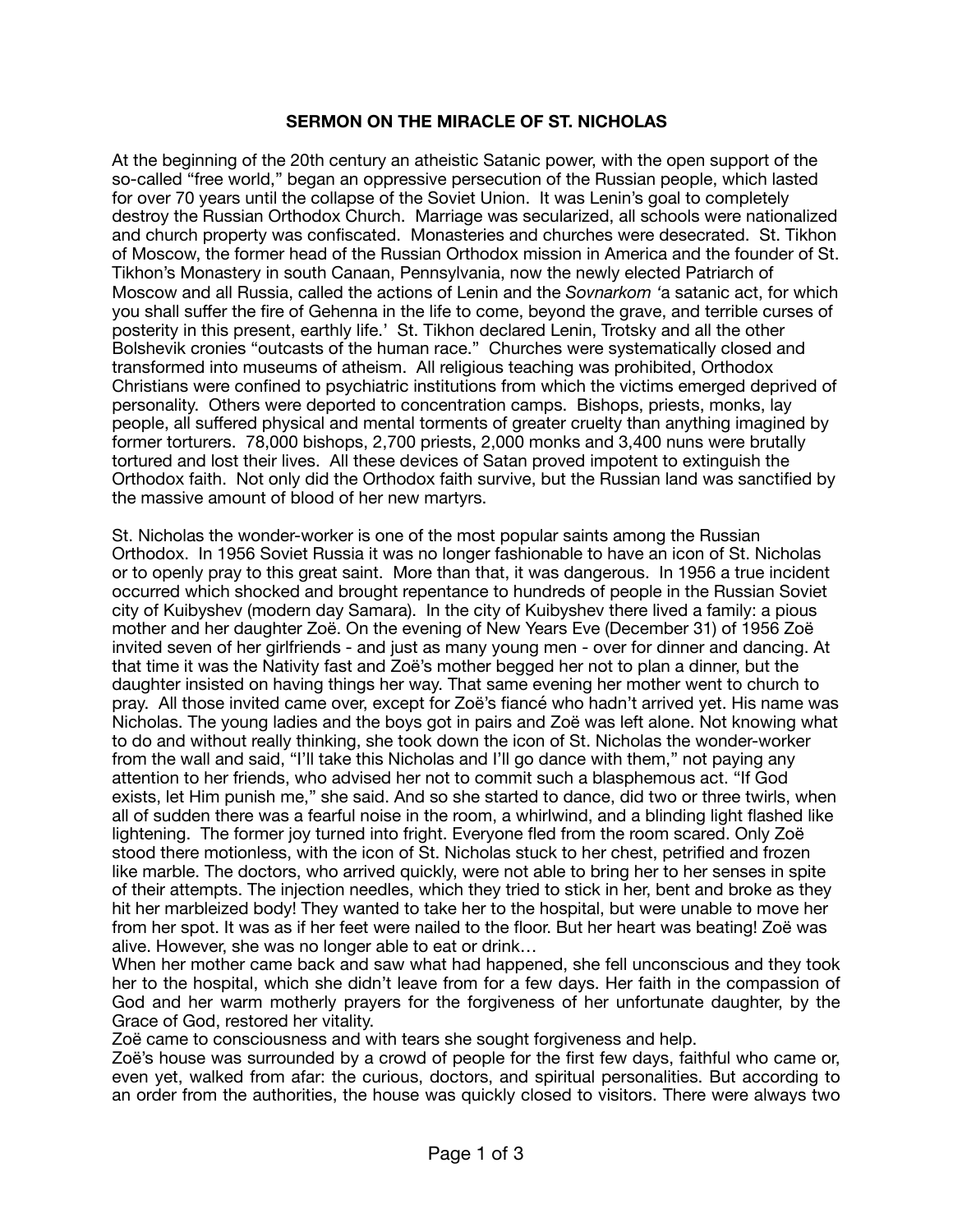policemen guarding the house, in alternating eight-hour shifts. Some of the guards' hair turned white, even though they were still young (28-30), from the fright of hearing the terrifying cries that Zoë made every night.

Night after night her mother was next to her praying. "Mama, pray! Pray, because I'm lost on account of my sins! Pray!" Zoë would cry out.

Because of all the things that were happening they even informed the Patriarch and asked him to pray for Zoë's recovery. The Patriarch replied, "The one who is punishing her will also have mercy on her!"

From then on, among those who were allowed to visit Zoë were:

1. A professor of medicine of high prestige who came from Moscow. He had confirmed that her heart did not stop beating.

2. Priests, who the mother had invited in order to take St. Nicholas out of Zoë's hands. But neither were they able to pull the icon away from Zoë's petrified hands.

3. The Hieromonk Seraphim from the Glinsk hermitage, who had come to Kuibyshev for the feast of the Nativity, performed the Holy Water service and had blessed the icon. Afterwards he said, "Now we must wait for some sign at Pascha! If nothing happens, it means that the end of the world is drawing near!" showing by these words his deep faith in miracles.

4. The Metropolitan Nicholas, who also read the Paraklesis and said, "We must wait till Pascha for a new miracle," repeating the saying of the pious hieromonk.

On the eve of the feast of the Annunciation (which that year fell on the Saturday of the third week of Great Lent) some genial elder approached the guards and asked them to allow him to see Zoë. But the police guards refused to allow it. The elder came again the following day, but neither did those guards allow him. The third time, on the day of the Annunciation, the guards allowed him in. They heard with how much compassion he spoke to Zoë as he entered, "Now then, did you get tired from standing?"

A little time passed and when the guards wanted to kick the elder out, he wasn't to be found in the room… Everyone was sure that it was Saint Nicholas himself.

Thus, Zoë had stayed there standing for exactly 4 months (128 days) until Pascha, which that year had fallen on April 23 (May 6 on the New Calendar).

On the night of the Glorious Resurrection of Christ Zoë started to cry out especially loud: "Pray!"

The nightshift guards started to tremble and asked, "Why are you crying out so frightfully?" Pay attention to her answer. "How dreadful, the earth is burning! Pray! The whole world is lost because of its sins, pray!" From that moment Zoë was revived, her muscles started to become soft; she came back to life. They eventually put her on a mattress but she continued to cry out and call all to pray for the world which is lost because of its sins, for the earth which is burning because of its lawlessness.

"How did you stay living up till now? Who fed you?" they asked her. "Doves, doves fed me" was her answer. From this it was apparent that she had received mercy and forgiveness from the Right hand of the Lord Almighty. The Lord forgave Zoë's sins, by the attendance of St. Nicholas the wonder-worker, and because of her great tribulations and her standing for the duration of 128 days. All of these events shocked the inhabitants of Kuibyshev and the surrounding areas. Many people again found their faith in God, having seen the miracles, hearing her screams and her entreaties for us to pray for the people who are lost on account of their sins. They returned to the Church with repentance. Those who didn't wear a cross started to wear one, when at that time you might have paid with your life just for that. The return was so en masse that the churches didn't have enough little crosses for everyone who sought one.

With fear and tears the people sought forgiveness for their sins, repeating Zoë's words, "How dreadful, the earth is burning, we are lost because of our sins! Pray! The people are lost because of their lawlessness!"

On the third day of Pascha Zoë left for the Lord, since she had traveled the difficult road of standing for 128 days before the face of the Lord for the forgiveness of all of her sins. The Holy Spirit had preserved her life all of these days for the resurrection of her soul from the death of sin, just as in that eternal day to come it will resurrect her bodily for life everlasting; for that